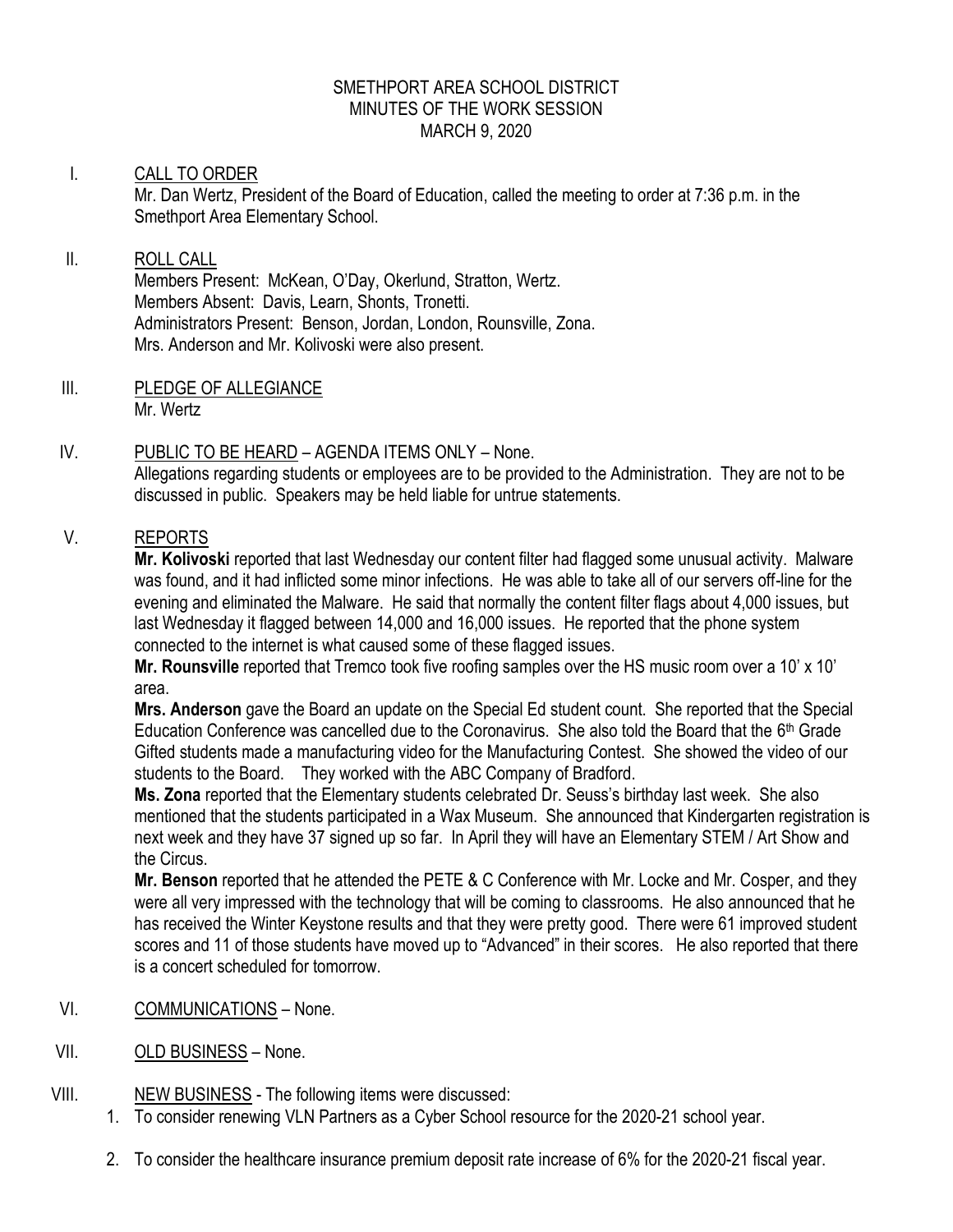Minutes of the Work Session March 9, 2020 Page 2

- 3. To consider accepting the resignation of Mrs. Andrea Yingling, Teacher effective February 29, 2020.
- 4. To consider approving an Easement Agreement for work to be completed by the Smethport Borough as per recommendation from the District Solicitor.
- 5. To consider approving the following policies and procedures:
	- #150 Title I Comparability of Services
	- #220 Student Expression / Distribution & Posting of Materials
	- #913 Non-School Organizations / Groups / Individuals
	- #233 Suspension and Expulsion
	- #311 Reduction of Staff
	- #333 Professional Development
	- #335 FMLA
	- #626 Procurement Procedure– Federal Programs Attachment
	- $\bullet$  #806 Child Abuse
	- Safe2Say Procedures

| 6. To consider approving the following Fall Sports Coaching Supplementals for the 2020-21 school year: |  |
|--------------------------------------------------------------------------------------------------------|--|
|                                                                                                        |  |
|                                                                                                        |  |

- 7. To consider a resolution regarding Cyber Charter School Reform.
- 8. To consider an Affiliation Agreement with Mansfield University of PA regarding student teacher placements.
- 9. To consider approving the CBA with SAEA for the time period August 24, 2020 to August, 23, 2023 (20-21, 21-22, 22-23).
- 10. To consider approving action for restoration of the gymnasium, auditorium, music room, and cafeteria roofs.
- 11. To consider the appointment of a science/chemistry substitute teacher for a medical leave. The appointment is contingent on not being able to find a regular education certified sub to take the position.
- 12. To consider accepting the resignation of Mrs. Jennifer Mack, for retirement purposes, effective at the end of the 2019-20 school year.

### **INFORMATION ITEMS:**

- $\triangleright$  The Kindergarten field trip to the Old Red School House and Nature Center will take place on May 8, 2020. The  $4<sup>th</sup>$  Grade field trip to the Buffalo Zoo will be take place on May 7, 2020.
- $\triangleright$  Eric Petrazio, McClure, will be here on March 17<sup>th</sup> to report on our calculated ESCO savings.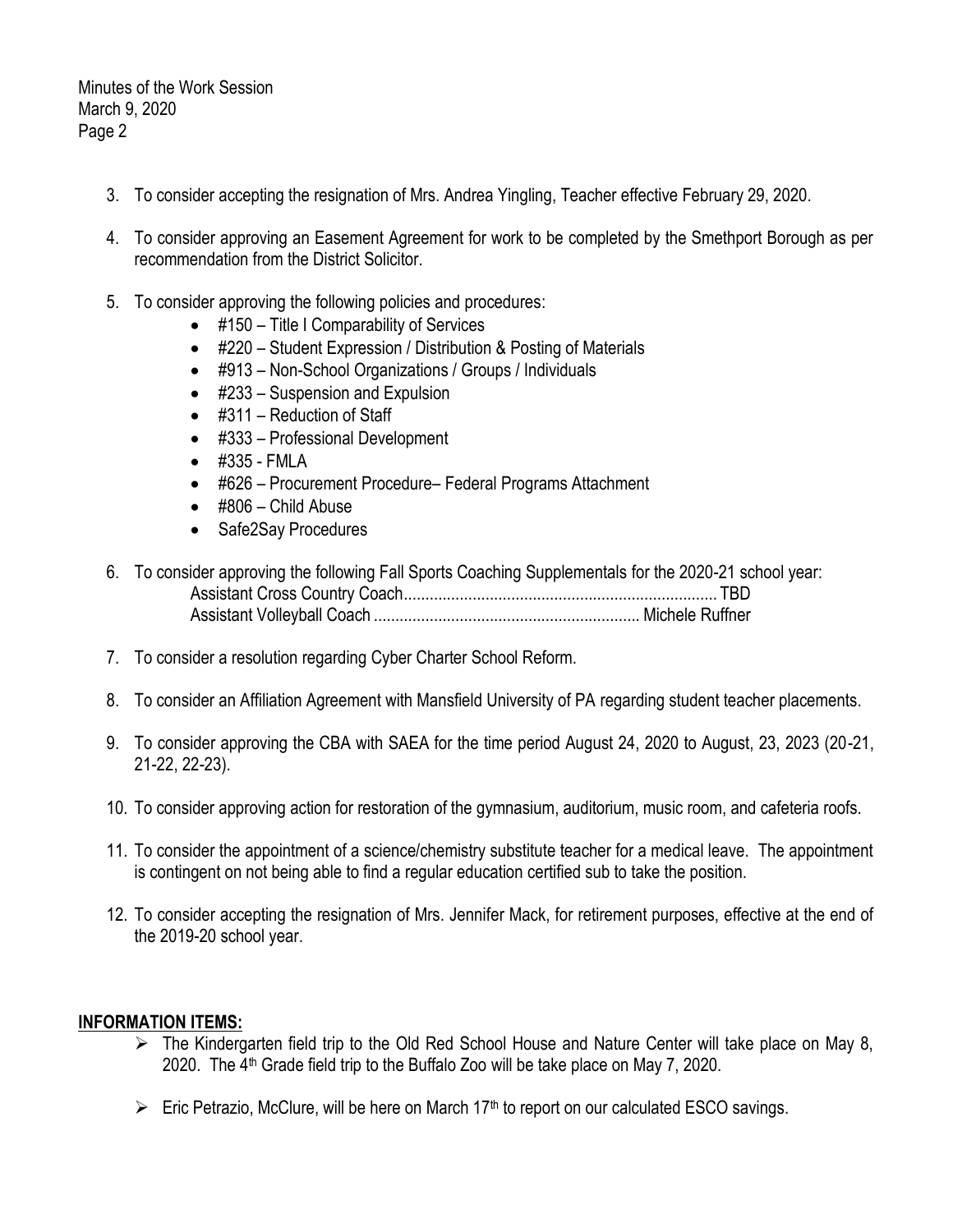Minutes of the Work Session March 9, 2020 Page 3

- $\triangleright$  The Board of Education has been presented with the following policies and procedures for first reading with possible approval in April:
	- #222 Tobacco and Vaping Products Pupils
	- #323 Tobacco and Vaping Products Employees
	- $\bullet$  #701 Facilities Planning
	- #702 Gifts, Grants, Donations
	- $\bullet$  #702.1 Crowdfunding
	- $\bullet$  #704 Maintenance
	- #705 Facilities and Workplace Safety
	- #707 Use of School Facilities
	- #709 Building Security
	- $\bullet$  #804 School Day
	- #805 Emergency Preparedness and Response
	- #805.1 Relations with Law Enforcement Agencies
	- #805.2 School Security Personnel
	- #810.1 School Bus Drivers and School Commercial Motor Vehicle Drivers
	- $\bullet$  #811 Bonding
	- #904 Public Attendance at School Events
	- #917 Parental/Family Involvement

### **COMMENDATIONS:**

- Congratulations and good luck to CTC Student Zachary Persing who recently participated in the Gannon University Hackathon in Erie on February 16<sup>th</sup>. He qualified for the event through a virtual online competition in November and earned his place to compete at the live, on-campus competition. Zachary received advanced cybersecurity educational training and competed for a full tuition scholarship to the university in Erie in addition to \$1,500 increase to his admission merit award if he chooses to attend Gannon and does not receive the full scholarship. Winners will be announced soon.
- $\triangleright$  A group of students from the Smethport Area School District are competing in the 4th Annual Manufacturing Contest. The group of students worked with the Allegheny Bradford Corporation (ABC) to study, interview and film for a two-minute video that captures "What's So Cool About Manufacturing?"

The Project is organized by Workforce Solutions for North Central PA along with an advisory committee made up of several regional partners. This year's sponsors include the PA Department of Community and Economic Development, PA Labor and Industry, Miller Fabrication Solutions, Domtar - Johnsonburg Mill, Horizon Technology Inc., Penn Pallet and JIT Tool and Die.

The public is able to view and vote for the Viewer's Choice Award. Please support us by watching our video and voting. Online voting opens on March 2, 2020 and you can vote daily from March 2, 2020 to March 4, 2020 at [https://www.whatssocool.org/contests/north-central-pa/.](https://www.whatssocool.org/contests/north-central-pa/)

Participants include: Fisher Szuba, Mara Ours, Brennan Donovan, Ruth Line, Caleigh Wolosewicz, Madison Faes, Emily Higley, and Haydn Riekofsky. Awards Ceremony: March 11, 2020.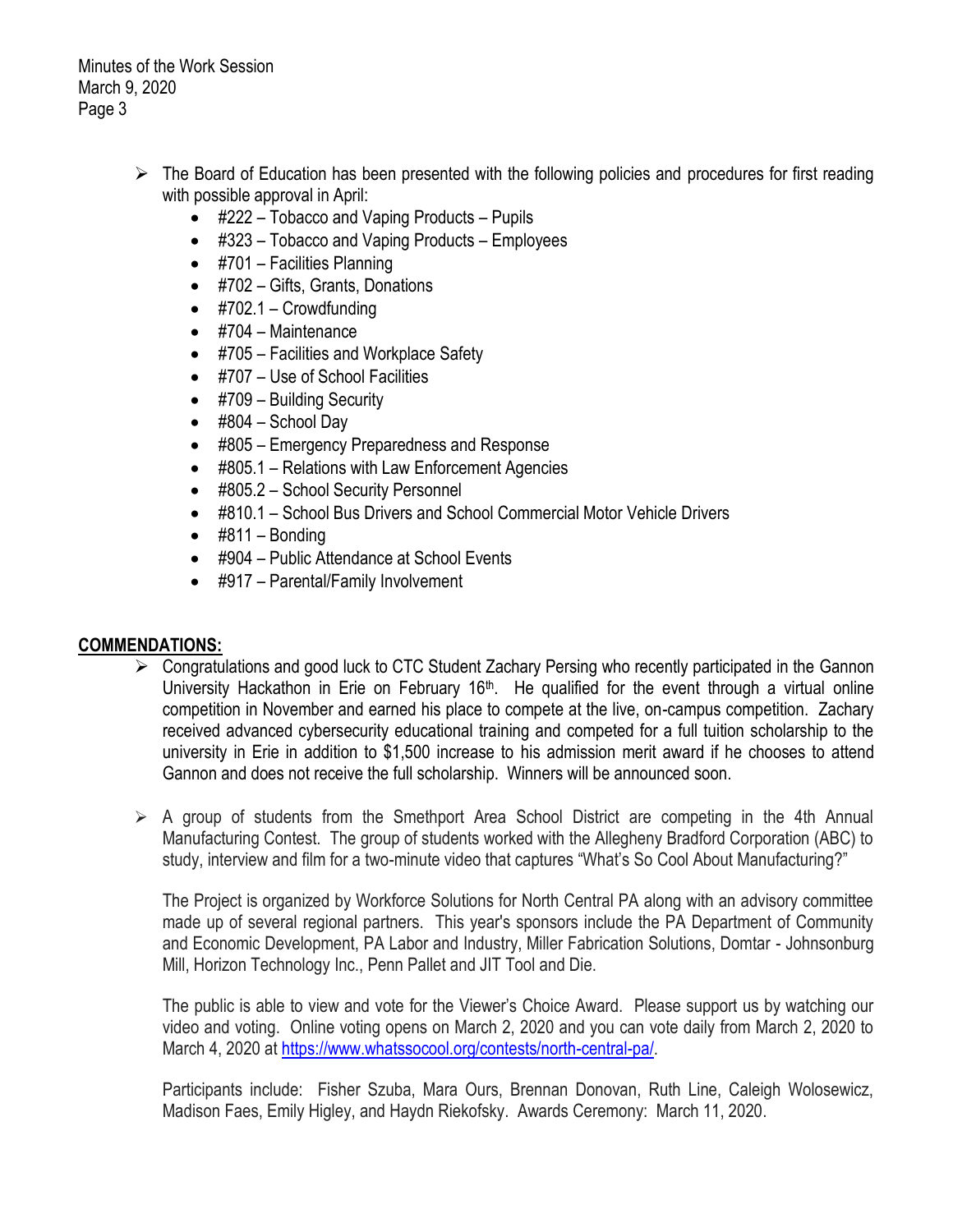- $\triangleright$  Congratulations to our Smethport DECA state qualifiers that traveled to Hershey, PA, last week to compete against 2,357 high school students in 61 business events. Each student took a written test in his/her event and performed in two role play scenarios in front of a judge. The PA state rankings are as follows:
	- Kassidy Didomizio Principles of Business Administration and Management  $17<sup>th</sup>$  place
	- Anna Holohan Marketing Communications  $5<sup>th</sup>$  place. Anna is also a Role Play Medal Winner.
	- Parker Jack Business Services Marketing  $19<sup>th</sup>$  Place
	- $\bullet$  Jordan Pavlock Quick Service Restaurant Management 10<sup>th</sup> Place
- $\triangleright$  Congratulations to the following students who were chosen from the High School Band to represent Smethport in the PMEA District 2 Band Festival at Thiel College: Celeste Baker, August Cox, Delanie DiFonzo, and Abbye McKeirnan played in a band of over 150 students from Cameron, Crawford, Erie, McKean, Potter, and Warren Counties.
- $\triangleright$  Congratulations to Kassidy Didomizio, Parker Jack and, Matthew Nolte on their participation in the PMEA District 2 Chorus Festival at Conneaut Area Sr. High School on January 18<sup>th</sup> – 19<sup>th</sup>. Congratulations to Parker on qualifying for the Region 2 chorus that will be held in February at Corry High School.
- $\triangleright$  Congratulations to the following Students of the Month Dominic Ritts, Jr. High and August Cox, Sr.-High. Also congratulations to Jaden Causer for being named CTC Student of the Week.
- $\triangleright$  The Pennsylvania High School Mock Trial Competition was held on Friday, January 31<sup>st</sup> and Wednesday, February 12<sup>th</sup> 2020 (playoff rounds were completed on this day) at the McKean County Courthouse. The competition, sponsored by the Young Lawyers Division of the Pennsylvania Bar Association (PBA YLD), bestows upon high school students firsthand experience with the American judicial system. The McKean County Bar Association supports our students by paying the registration fee for the competition and Mr. Tony Alfieri volunteers his time to work with the students. We had two additional volunteers this year, Miss Stephanie Smith and Ms. Lynn McBride. There were six (6) trials held on Friday, January 31, 2020. The top four (4) teams advanced to the playoff rounds. The four (4) teams that advanced to the District Finals were: Brockway, Otto-Eldred, Saint Marys, and Smethport. Brockway and Smethport were 2-0 and Otto-Eldred and Saint Marys were 1-1. The coordinator paired Smethport against Otto-Eldred for the semi-finals and we won, advancing us to the finals. Finals took place on Monday, February 24<sup>th</sup> against Saint Marys. We lost the final round.

"This year's case, Addison Babbage v. Ruffed Grouse High School, LLC, is a civil case to determine whether the defendant is liable for failing to address cyberbullying at a private school." <https://www.pabar.org/site/For-the-Public/Mock-Trial-Competition>

The Mock Trial Team consisted of 20 participants. 15 main roles and 5 understudies.

- Main Roles: **Prosecution** Attorneys Griffin Hess, Anna Holohan & Parker Jack
- Witnesses August Cox, Kassidy DiDomizio, & Kelsey Martin
- **Defense** Attorneys Kyler Alexis, Celeste (Baker) Austin, & Jordan Pavlock
- Witnesses Chase Burdick, Ashley Day, & Caroline Todd